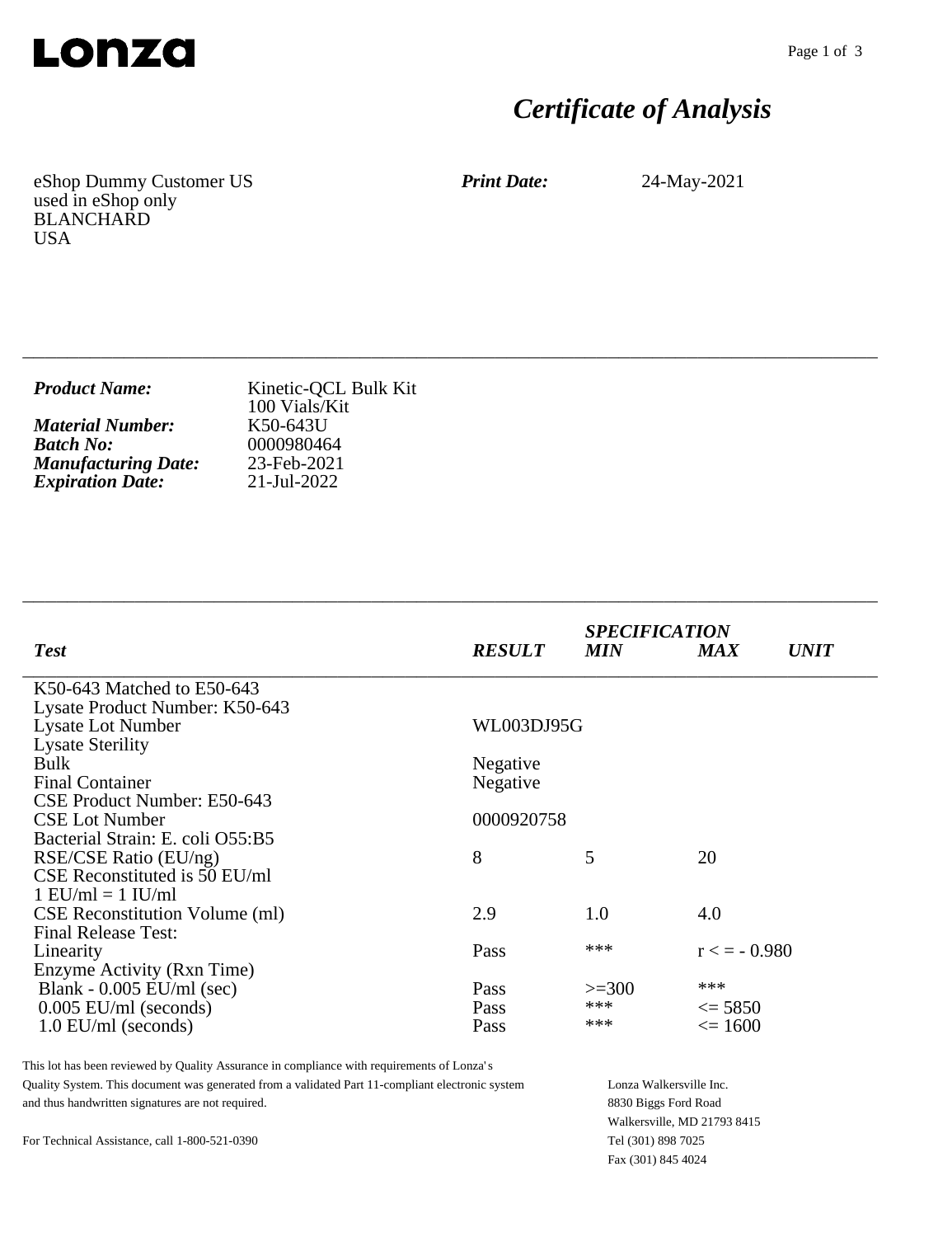

## *Certificate of Analysis*

eShop Dummy Customer US used in eShop only BLANCHARD **USA** 

*Print Date:* 24-May-2021

| <b>Product Name:</b>       | Kinetic-QCL Bulk Kit<br>100 Vials/Kit |
|----------------------------|---------------------------------------|
| <b>Material Number:</b>    | K50-643U                              |
| <b>Batch No:</b>           | 0000980464                            |
| <b>Manufacturing Date:</b> | 23-Feb-2021                           |
| <b>Expiration Date:</b>    | 21-Jul-2022                           |
|                            |                                       |

\_\_\_\_\_\_\_\_\_\_\_\_\_\_\_\_\_\_\_\_\_\_\_\_\_\_\_\_\_\_\_\_\_\_\_\_\_\_\_\_\_\_\_\_\_\_\_\_\_\_\_\_\_\_\_\_\_\_\_\_\_\_\_\_\_\_\_\_\_\_\_\_\_\_\_\_

| <b>Test</b>                  | <b>RESULT</b> | <b>SPECIFICATION</b><br><b>MIN</b> | MA X              | <i>UNIT</i> |
|------------------------------|---------------|------------------------------------|-------------------|-------------|
| Coefficient of Variation (%) | Pass          | ***                                | $\epsilon = 10\%$ |             |

\_\_\_\_\_\_\_\_\_\_\_\_\_\_\_\_\_\_\_\_\_\_\_\_\_\_\_\_\_\_\_\_\_\_\_\_\_\_\_\_\_\_\_\_\_\_\_\_\_\_\_\_\_\_\_\_\_\_\_\_\_\_\_\_\_\_\_\_\_\_\_\_\_\_\_\_

#### **Additional Information:**

The FDA has stated that the use of a Certificate of Analysis exempts a firm from having to perform the RSE/CSE comparison in their own laboratories. However, firms should understand exactly how the LAL manufacturer performs the test. The procedure detailed below represents the test method currently used at Lonza. Duplicate samples from independent endotoxin dilution series are prepared from four (4) separate vials of test CSE. These samples are tested against an endotoxin standard curve prepared from the RSE with the specified lot of LAL reagent. The predicted potency, adjusted for dilution, for each CSE dilution falling within the limits of the RSE standard curve is determined. The overall average potency of all such CSE dilutions is used to determine the reconstitution volume to yield an endotoxin solution containing 50 EU/ml.

The Blank - 0.005 EU/ml result is an average of the vials tested.

### **Susan Thomas**

Electronically signed by Susan Thomas Date: 24-FEB-2021 15:04:56 EST RELEASE ( Inspection Lot: Usage Decision )

This lot has been reviewed by Quality Assurance in compliance with requirements of Lonza's Quality System. This document was generated from a validated Part 11-compliant electronic system and thus handwritten signatures are not required.

Lonza Walkersville Inc. 8830 Biggs Ford Road Walkersville, MD 21793 8415 Tel (301) 898 7025 Fax (301) 845 4024

For Technical Assistance, call 1-800-521-0390